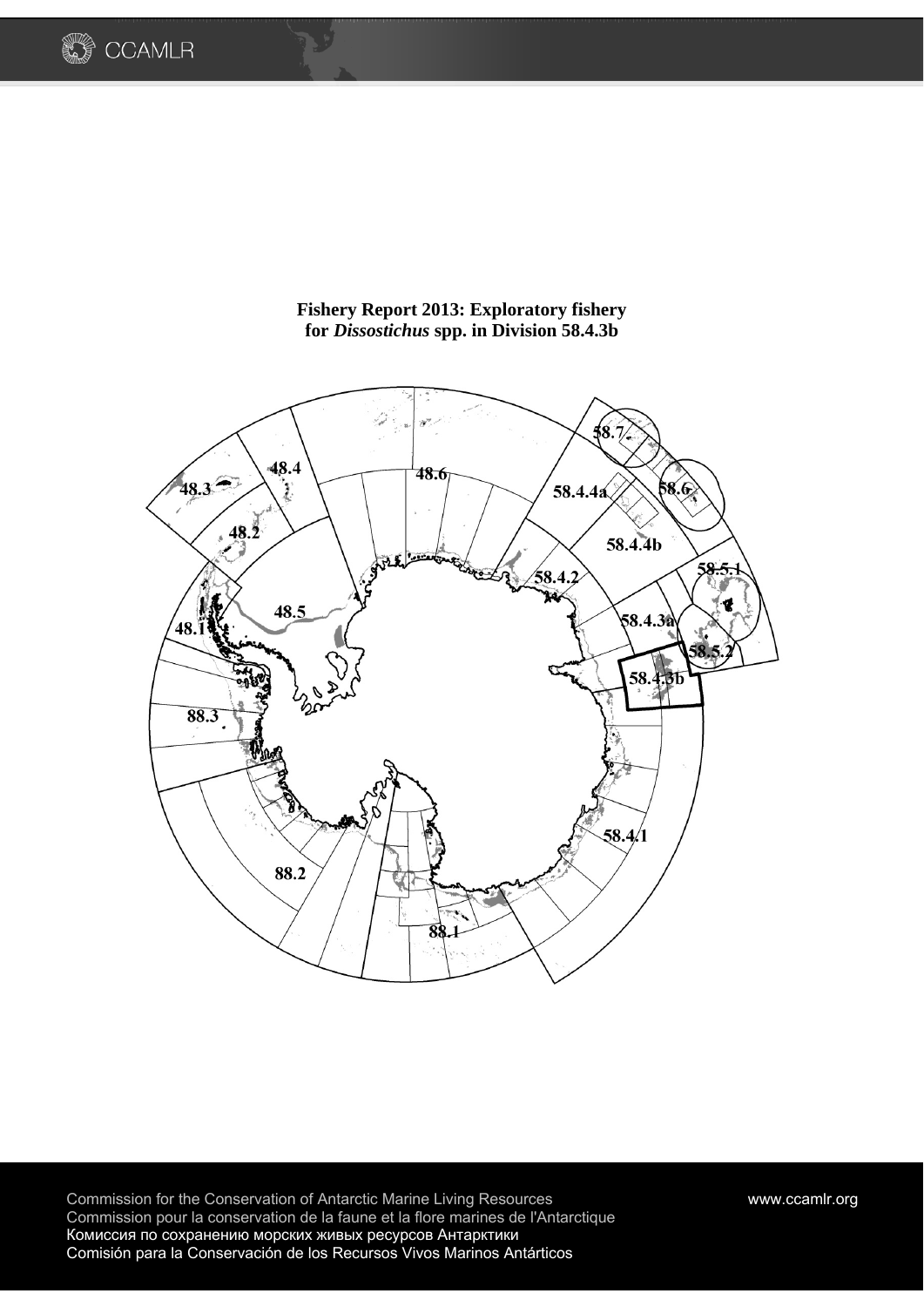### **CONTENTS**

| Page           |
|----------------|
|                |
|                |
| $\overline{2}$ |
| 2              |
| 3              |
| 3              |
| $\overline{4}$ |
| 5              |
| 5              |
| 5              |
| 8              |
| 9              |

| -9  |
|-----|
|     |
|     |
| -11 |
| -11 |
|     |
|     |

The map on the cover page shows the management areas within the CAMLR Convention Area, the specific region related to this report is outlined in bold. Depths between 600 and 1 800 m (the 'fishable depths' for *Dissostichus* spp.) are shaded.

Throughout this report the CCAMLR fishing season is represented by the year in which that season ended, e.g. 2013 represents the 2012/13 CCAMLR fishing season (from 1 December 2012 to 30 November 2013).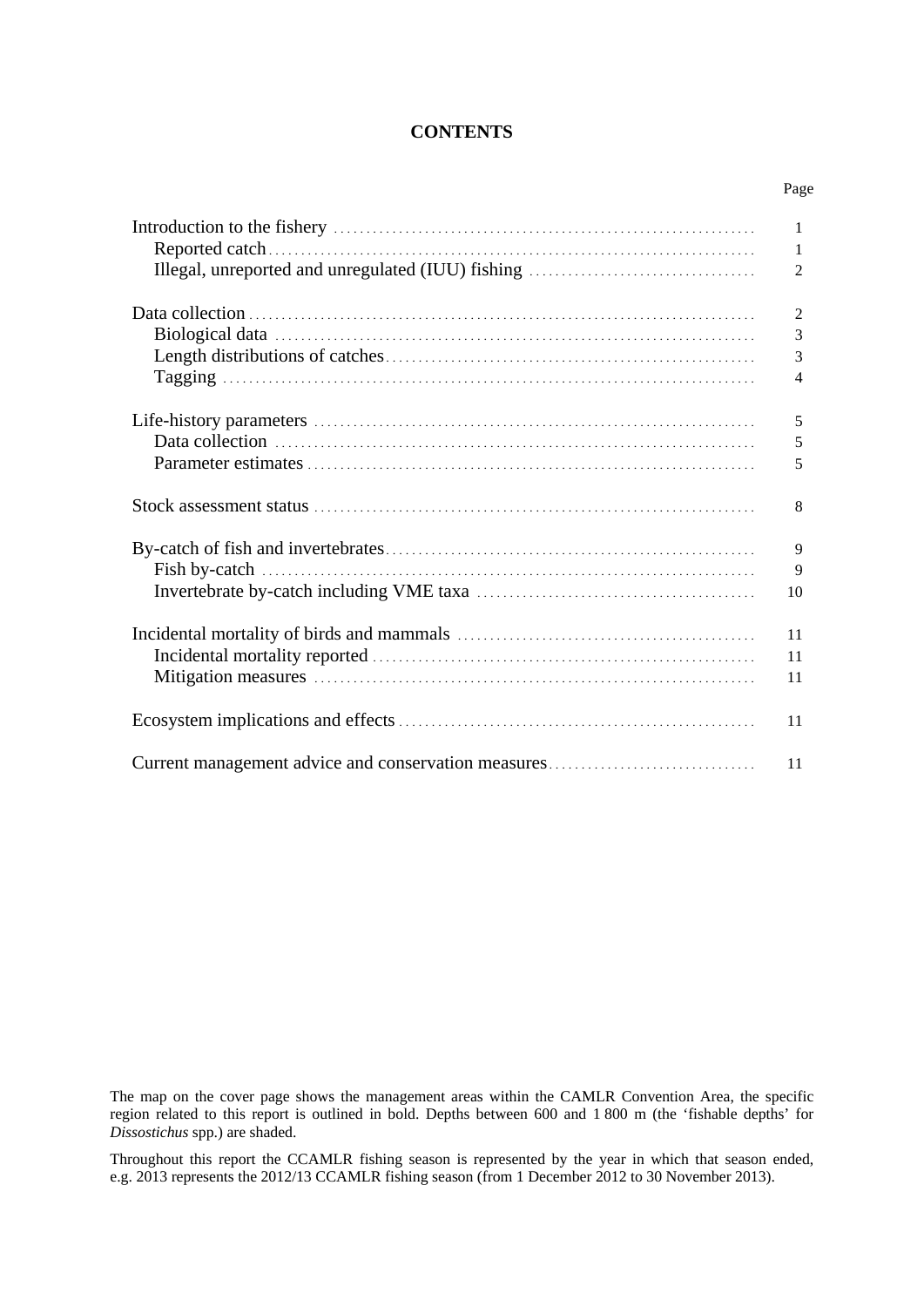## **FISHERY REPORT 2013: EXPLORATORY FISHERY FOR**  *DISSOSTICHUS* **SPP. IN DIVISION 58.4.3b**

## **Introduction to the fishery**

1. This report describes the exploratory longline fishery for toothfish (*Dissostichus* spp.) in Division 58.4.3b. The fishery in Division 58.4.3 began as a new fishery in 1997 (Conservation Measure (CM) 113/XV). Following the Commission's decision that high levels of illegal, unreported and unregulated (IUU) fishing for *Dissostichus* spp. in the Convention Area had rendered it unrealistic to consider this fishery as 'new' (CCAMLR-XVIII, paragraph 10.14), along with a renewed interest in this fishery, the fishery was reclassified as exploratory in 2000. That year, the Commission agreed on four exploratory fisheries for *Dissostichus* spp. in this region outside Australia's national jurisdiction: exploratory trawl fisheries on BANZARE Bank (CM 203/XIX) and Elan Bank (CM 205/XIX); and exploratory longline fisheries on BANZARE Bank (CM 204/XIX) and Elan Bank (CM 206/XIX).

2. In 2001, the boundaries of Division 58.4.3 were reassigned based on ecological considerations, and two new divisions were formed: Division 58.4.3a (Elan Bank) and Division 58.4.3b (BANZARE Bank). The Commission agreed to exploratory fisheries for *Dissostichus* spp. in each of these new divisions. Since 2004, licensed longline vessels have fished in Division 58.4.3b for *Dissostichus* spp. targeting primarily Antarctic toothfish (*D. mawsoni*) with smaller catches of Patagonian toothfish (*D. eleginoides*)*.* 

3. In 2007, Division 58.4.3b was subdivided into small-scale research units (SSRUs) A (north of 60°S) and B (south of 60°S). In 2008, SSRU A was further subdivided into SSRUs A, C, D and E.

4. The current limits on the exploratory fishery for *Dissostichus* spp. in Division 58.4.3b are described in CM 41-07. Since 2010, fishing in this division has been limited to research only, in accordance with CM 24-01, and the commercial catch limit set at 0 tonnes (Table 1).

5. In 2013, the fishery was limited to research fishing by one Japanese-flagged vessel using longlines only but no fishing occurred.

6. For 2014, no notifications were submitted for the exploratory fishery for *Dissostichus* spp. in Division 58.4.3b.

## **Reported catch**

7. Reported catches of *Dissostichus* spp. over the past 10 seasons peaked in 2006 at 361 tonnes, exceeding the catch limit set for that year by 17%.

8. In 2013 no fishing took place in Division 58.4.3b.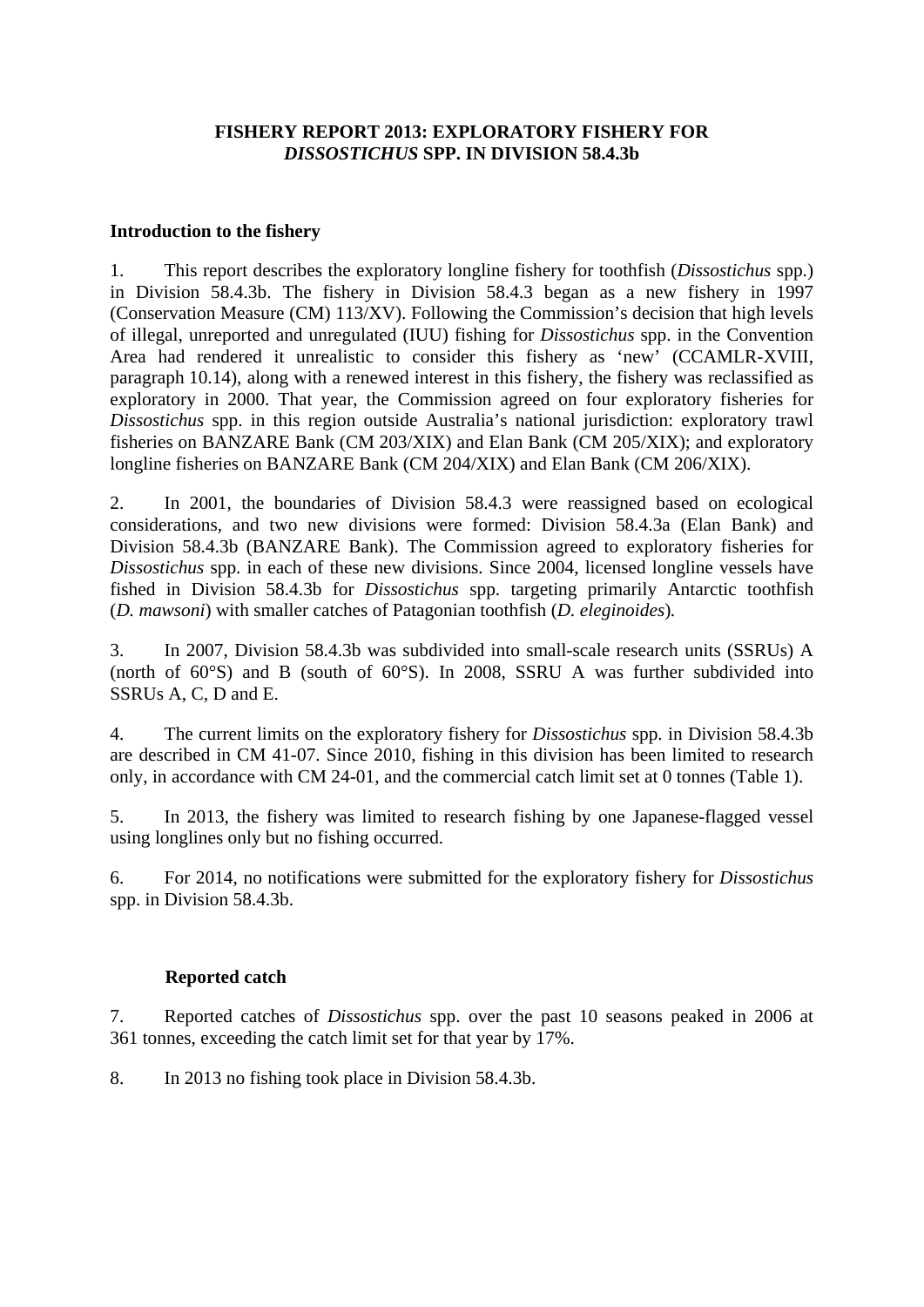| Season | Catch limit      | Reported catch (tonnes) | Estimated         |       |                              |
|--------|------------------|-------------------------|-------------------|-------|------------------------------|
|        | (tonnes)         | D. mawsoni              | D.<br>eleginoides | Total | <b>IUU</b> catch<br>(tonnes) |
| 2004   | 300              | 6                       |                   |       |                              |
| 2005   | 300              | 297                     | $\theta$          | 297   | 1015                         |
| 2006   | 300              | 317                     | 44                | 361   | 1903                         |
| 2007   | 300              | 176                     | 74                | 251   | 3226                         |
| 2008   | 200 <sup>1</sup> | 101                     | 42                | 142   | 360                          |
| 2009   | 120              | 89                      | 15                | 104   | 610                          |
| 2010   | 0(72)            | 12                      | 2                 | 14    | 171                          |
| 2011   | 0(15)            | 8                       | 2                 | 11    | $\ast$                       |
| 2012   | (40)<br>0        | 4                       | 5                 | 9     | $\ast$                       |
| 2013   | 0                | 0                       |                   |       | ∗                            |

Table 1: Catch history for *Dissostichus* spp. in Division 58.4.3b. Research catch limit is in brackets. (Source: STATLANT data for past seasons and catch and effort reports for current season, past reports for IUU catch.)

1 Includes 50 tonnes for research fishing.

\* Not estimated.

### **Illegal, unreported and unregulated (IUU) fishing**

9. IUU fishing in the Indian Ocean sector of the Convention Area remains an issue for the Commission. Estimates of IUU fishing in Division 58.4.3b indicate that >7 200 tonnes of *Dissostichus* spp. have been taken illegally since 2005 (Table 1). Extremely high levels of IUU fishing between 2005 and 2007 resulted in estimates of the total removals in this division being well in excess of the catch limits. In 2007 the estimated IUU catch of *Dissostichus* spp. of 3 226 tonnes was ten times greater than the catch limit set for that year. However, since 2010, following the recognition of methodological issues in its assessment, no estimates of the IUU catch of *Dissostichus* spp. have been provided for this division (SC-CAMLR-XXIX, paragraph 6.5).

### **Data collection**

10. Catch limits for CCAMLR's fisheries for *D. mawsoni* and *D. eleginoides* for the 'assessed' fisheries in Subareas 48.3, 88.1 and 88.2 and Division 58.5.2 are set using fully integrated assessments; more basic approaches are used for the 'data-poor' fisheries (in Subarea 48.6 and in Area 58 outside the exclusive economic zones (EEZs)). The management of these data-poor fisheries has been a major focus of attention in CCAMLR in recent years after the acknowledgement that commercial fishing by itself had resulted in too few data to develop a full assessment of the targeted stocks in these areas. CCAMLR has developed a framework for designing and undertaking research fishing designed to lead to an assessment of these toothfish stocks in the short to medium term, established under the provisions of CM 41-01. This research planning framework has three phases: prospecting phase, biomass estimation phase and assessment development phase, with a set of decisions and review for the progression between stages.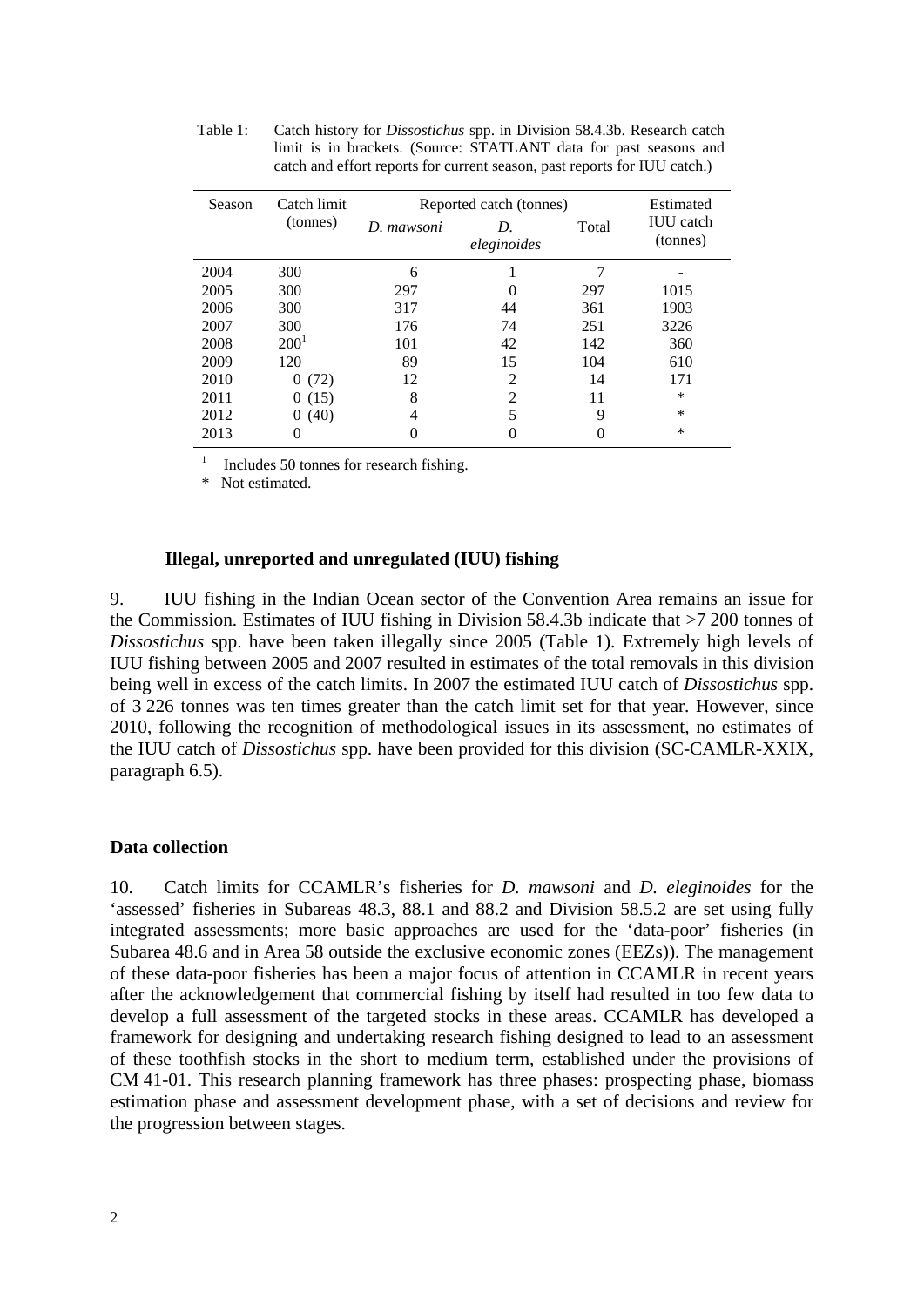11. In order to obtain the data necessary for a stock assessment, catch limits for research fishing by commercial vessels are set at a level intended to provide sufficient information (including sufficient recaptures of tagged fish) to achieve a stock assessment within a time period of 3 to 5 years. These catch limits are also set so that they provide reasonable certainty that exploitation rates at the scale of the stock or research unit will not negatively impact the stock. Appropriate exploitation rates are based on estimate from areas with assessed fisheries and are not more than 3–4% of the estimated stock size. In 2012 and 2013, CCAMLR put in place a more structured approach to setting catch limits, and spatially constraining research, in data-poor fisheries. This process attempts to use all available information combined with a regular review process to make progress while recognising the inherent uncertainties and data limitations in data-poor fisheries.

### **Biological data**

12. The collection of biological data under CM 23-05 is conducted as part of the CCAMLR Scheme of International Scientific Observation. In exploratory longline fisheries targeting *D. mawsoni* and *D. eleginoides*, biological data collection includes representative samples of length, weight, sex and maturity stage, as well as collection of otoliths for age determination of the target and most frequently taken by-catch species.

## **Length distributions of catches**

13. The length-frequency distributions of *D. mawsoni* and *D. eleginoides* caught in this fishery are presented for all years in which the number of that species measured was more than 150 fish (Figure 1). These length-frequency distributions are unweighted (i.e. they have not been adjusted for factors such as the size of the catches from which they were collected). The interannual variability exhibited in the figure may reflect differences in the fished population but is also likely to reflect changes in the gear used, the number of vessels in the fishery and the spatial and temporal distribution of fishing.

14. The majority of *D. mawsoni* caught in Division 58.4.3b ranged from 100 to 175 cm with a single mode, in all seasons, at approximately 125–160 cm (Figure 1a). *Dissostichus eleginoides* comprised a much wider length range of 50–175 cm with a broad mode at approximately 80–130 cm (Figure 1b).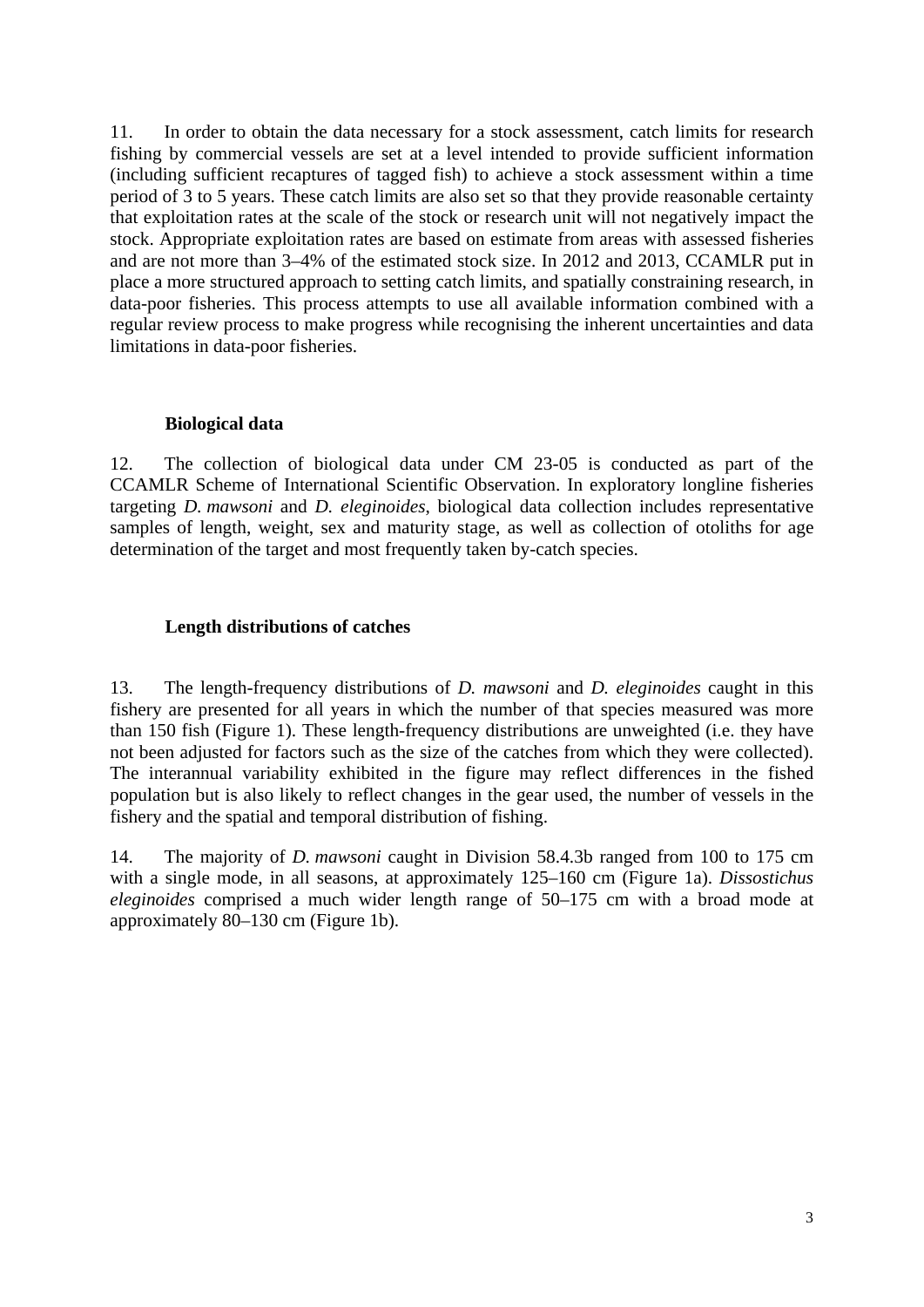

Figure 1: Annual length-frequency distributions of a *Dissostichus mawsoni* and b *D. eleginoides* caught in Division 58.4.3b. The number of hauls from which fish were measured (N) and the number of fish measured (n) in each year are provided. Note: length-frequency distributions are only presented for those years in which the number of fish measured was >150.

## **Tagging**

15. Since 2012, vessels have been required to tag and release *Dissostichus* spp. at a rate of five fish per tonne of green weight caught (Table 2). The tag-overlap statistic estimates the representative similarity between the size distributions of those fish that are tagged by a vessel and of all the fish that are caught by that vessel. Each vessel catching more than 10 tonnes of each species of *Dissostichus* is required to achieve a minimum tag-overlap statistic<sup>1</sup> of 60% (Annex 41-01/C).

 $\overline{1}$ 1 The tag-overlap statistic estimates the similarity in size distributions of fish that are tagged and all fish caught by a vessel (Annex 41-01/C, footnote 3).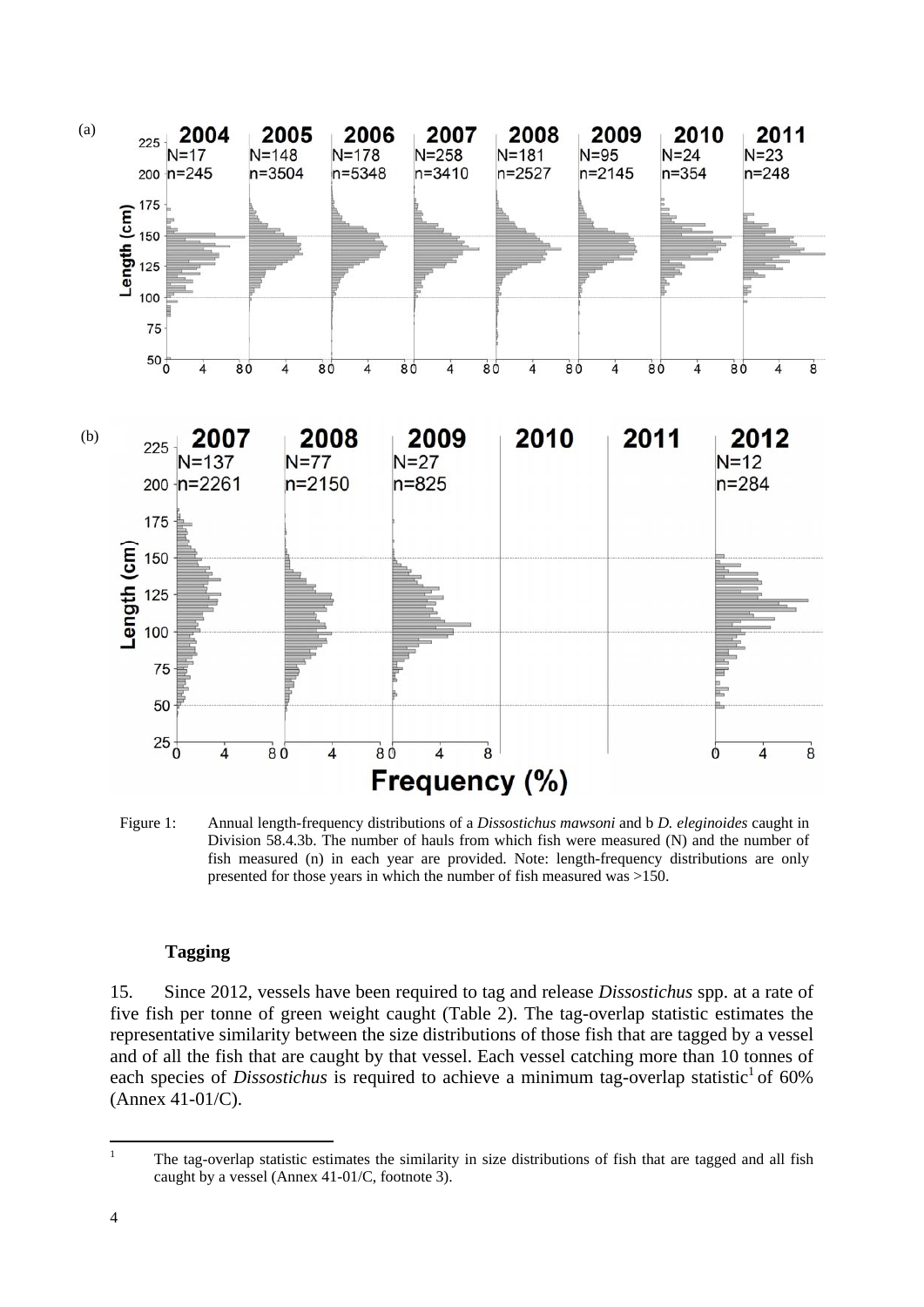16. To date, a total of 1 198 *D. mawsoni* and 400 *D. eleginoides* have been tagged and 10 *D. mawsoni* and one *D. eleginoides* have been recaptured in Division 58.4.3b (Tables 3(a) and 3b). In 2013, no fishing occurred in Division 58.4.3b and thus no data on tagging was obtained (Table 2).

## **Life-history parameters**

### **Data collection**

17. The life histories of *D. mawsoni* and *D. eleginoides* are characterised by slow growth, low fecundity and late maturity. Both *D. mawsoni* and *D. eleginoides* appear to have protracted spawning periods, taking place mainly in winter, but which may start as early as late autumn and extend into spring. However, as this is the period least accessible to fishing, and thus the collection of biological data, specific life-history traits for these species are limited (WG-FSA-08/14). The areas that are considered to be the most likely spawning grounds for *D. mawsoni* include the north of the Ross Sea associated with the Pacific– Antarctic Ridge (SSRUs 881B–C), and the Amundsen Ridge (SSRU 881E) in the Amundsen Sea. In the Cooperation Sea, *D. mawsoni* most likely spawn on BANZARE Bank (Division 58.4.3b). *Dissostichus eleginoides* are thought to spawn in deep water around South Georgia Island (Subarea 48.3), Bouvet Island (Subarea 48.6) and on the Kerguelen Plateau (Divisions 58.5.1 and 58.5.2).

### **Parameter estimates**

18. There are no specific life-history parameters for either *D. mawsoni* or *D. eleginoides* in this division; the parameters used in assessed fisheries can be found in the 'Stock assessment' appendices of the relevant Fishery Reports.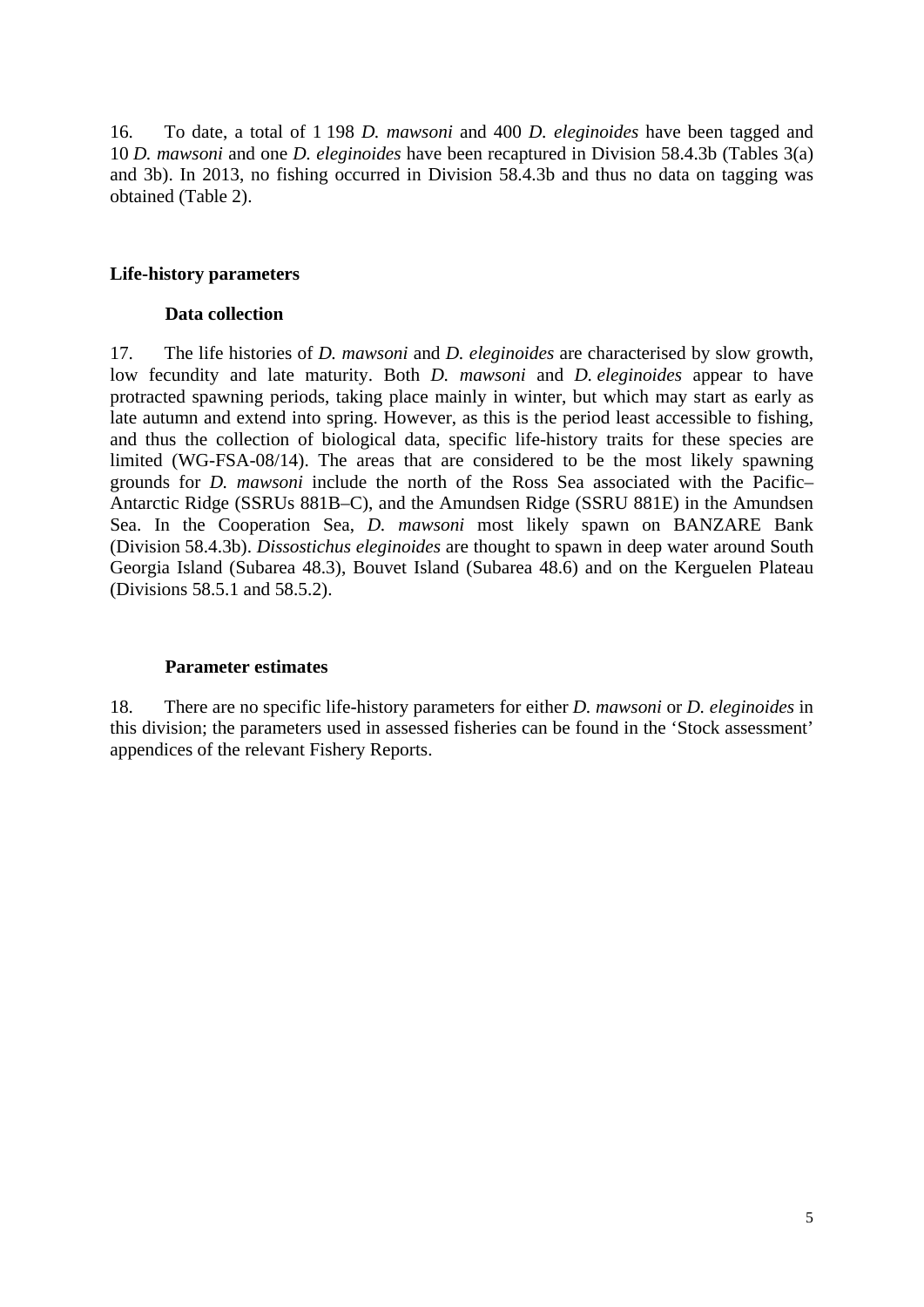Table 2: Annual tagging rate, reported by vessel, operating in the exploratory fishery for *Dissostichus* spp. in Division 58.4.3b. The tag-overlap statistics (CM 41-01) for *D. mawsoni* and *D. eleginoides* respectively are provided in brackets. Values for the tag-overlap statistic are not calculated for catches of less than 10 tonnes (\*).

| Flag State            | Vessel name        |                 |                     |                 |                 | Season           |               |              |              |      |
|-----------------------|--------------------|-----------------|---------------------|-----------------|-----------------|------------------|---------------|--------------|--------------|------|
|                       |                    | 2005            | 2006                | 2007            | 2008            | 2009             | 2010          | 2011         | 2012         | 2013 |
| Australia             | Eldfisk            |                 |                     |                 |                 |                  |               |              |              |      |
|                       | Janas              |                 |                     |                 | $(*, *)$<br>6.4 |                  |               |              |              |      |
| Chile                 | Globalpesca I      |                 | $0 \quad (-, -)$    |                 |                 |                  |               |              |              |      |
|                       | Globalpesca II     | $0.3$ (-, -)    |                     |                 |                 |                  |               |              |              |      |
| Japan                 | Shinsei Maru No. 3 |                 |                     | 1(29, 36)       | 3.2(49, 36)     | 3.2(36, 21)      | 4.3 $(55, *)$ | 5.8 $(*, *)$ | 5.7 $(*, *)$ |      |
| Korea,                | Yeon Seong No. 829 | $0.1$ (-, -)    |                     |                 |                 |                  |               |              |              |      |
| Republic of           |                    |                 |                     |                 |                 |                  |               |              |              |      |
| Namibia               | Antillas Reefer    |                 |                     | $(5, *)$<br>2.1 | $0.6$ $(25, *)$ |                  |               |              |              |      |
| Spain                 | Arnela             | $0.9$ (-, -)    |                     |                 |                 |                  |               |              |              |      |
|                       | Galaecia           | 0.5<br>$(-, -)$ | $0.7$ (-, -)        |                 |                 |                  |               |              |              |      |
| Spain                 | Tronio             |                 | 0.2<br>$(-, -)$     | $(65, -)$<br>1  |                 |                  |               |              |              |      |
| Uruguay               | Banzare            |                 |                     |                 | 4.5<br>$(-, -)$ | 3.6<br>$(34, *)$ |               |              |              |      |
|                       | Paloma V           |                 | $0.8\,$<br>$(-, -)$ | 1.2 $(*, 15)$   |                 |                  |               |              |              |      |
| Required tagging rate |                    |                 |                     |                 | 3               | 3                | 4             | 3            | 5            | 5    |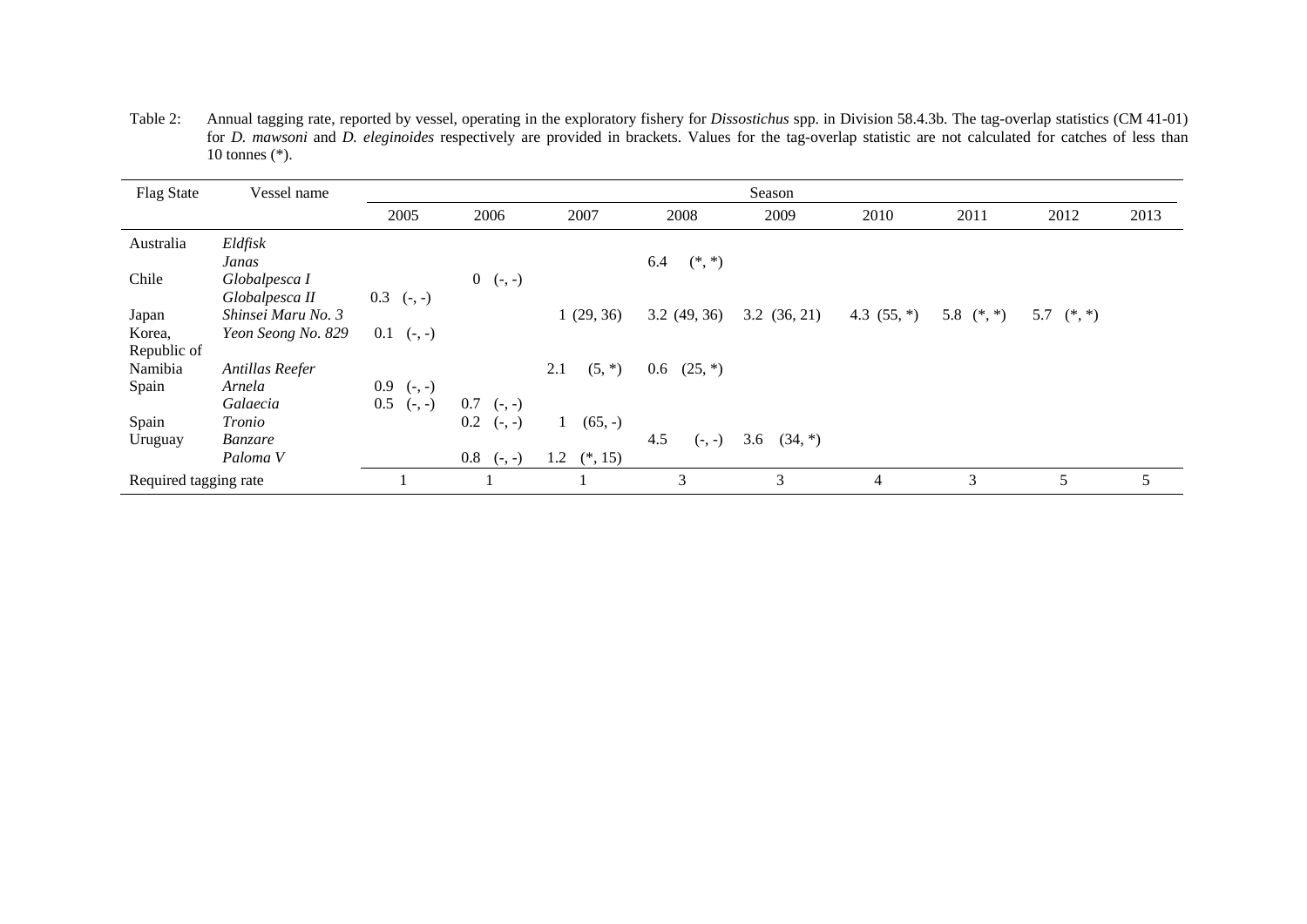#### Table 3: The number of individuals of (a) *Dissostichus mawsoni* and (b) *D. eleginoides* tagged each year. The number of fish recaptured by each vessel/year is provided in brackets.

| <b>Flag State</b> | Vessel name        |        |        |        |        | Season |           |           |           |                       |
|-------------------|--------------------|--------|--------|--------|--------|--------|-----------|-----------|-----------|-----------------------|
|                   |                    | 2005   | 2006   | 2007   | 2008   | 2009   | 2010      | 2011      | 2012      | 2013                  |
| Australia         | Austral Leader     |        |        |        |        |        |           |           |           |                       |
|                   | Eldfisk            |        |        |        |        |        |           |           |           |                       |
|                   | Janas              |        |        |        | 6(1)   |        |           |           |           |                       |
| Chile             | Globalpesca I      |        |        |        |        |        |           |           |           |                       |
|                   | Globalpesca II     | 13(0)  |        |        |        |        |           |           |           |                       |
| Japan             | Shinsei Maru No. 3 |        |        | 75 (0) | 226(0) | 52 (0) | 52 (0)    | 46(0)     | 21(0)     |                       |
| Korea,            | Yeon Seong No. 829 | 1(0)   |        |        |        |        |           |           |           |                       |
| Republic of       |                    |        |        |        |        |        |           |           |           |                       |
| Namibia           | Antillas Reefer    |        |        | 2(0)   | 12(0)  |        |           |           |           |                       |
| Spain             | Arnela             | 200(1) |        |        |        |        |           |           |           |                       |
|                   | Galaecia           | 7(0)   | 95(0)  |        |        |        |           |           |           |                       |
|                   | Tronio             |        | 38(5)  | 81(1)  |        |        |           |           |           |                       |
| Uruguay           | <i>Banzare</i>     |        |        |        |        | 229(1) |           |           |           |                       |
|                   | Paloma V           |        | 38(1)  | 4(0)   |        |        |           |           |           |                       |
| Total             |                    | 221(1) | 171(6) | 162(1) | 244(1) | 281(1) | 52<br>(0) | 46<br>(0) | 21<br>(0) | $\overline{0}$<br>(0) |

#### (a) *Dissostichus mawsoni*

### (b) *Dissostichus eleginoides*

| <b>Flag State</b> | Vessel name               |    |      |                |      |    |      |        | Season |      |       |       |      |
|-------------------|---------------------------|----|------|----------------|------|----|------|--------|--------|------|-------|-------|------|
|                   |                           |    | 2005 |                | 2006 |    | 2007 | 2008   | 2009   | 2010 | 2011  | 2012  | 2013 |
| Australia         | Austral Leader<br>Eldfisk |    |      |                |      |    |      |        |        |      |       |       |      |
|                   | Janas                     |    |      |                |      |    |      | 9(0)   |        |      |       |       |      |
| Chile             | Globalpesca I             |    |      |                |      |    |      |        |        |      |       |       |      |
|                   | Globalpesca II            |    |      |                |      |    |      |        |        |      |       |       |      |
| Japan             | Shinsei Maru No. 3        |    |      |                |      | 37 | (0)  | 120(0) | 74 (0) | 8(1) | 16(0) | 30(0) |      |
| Korea,            | Yeon Seong No. 829        |    |      |                |      |    |      |        |        |      |       |       |      |
| Republic of       |                           |    |      |                |      |    |      |        |        |      |       |       |      |
| Namibia           | Antillas Reefer           |    |      |                |      | 47 | (0)  | 1(0)   |        |      |       |       |      |
| Spain             | Arnela                    | 6  | (0)  |                |      |    |      |        |        |      |       |       |      |
|                   | Galaecia                  | 4  | (0)  | $\overline{2}$ | (0)  |    |      |        |        |      |       |       |      |
|                   | Tronio                    |    |      |                |      |    |      |        |        |      |       |       |      |
| Uruguay           | <i>Banzare</i>            |    |      |                |      |    |      |        | 1(0)   |      |       |       |      |
|                   | Paloma V                  |    |      | 2(0)           |      | 43 | (0)  |        |        |      |       |       |      |
| Total             |                           | 10 | (0)  | 4              | (0)  | 27 | (0)  | 130(0) | 75(0)  | 8(1) | 16(0) | 30(0) | 0(0) |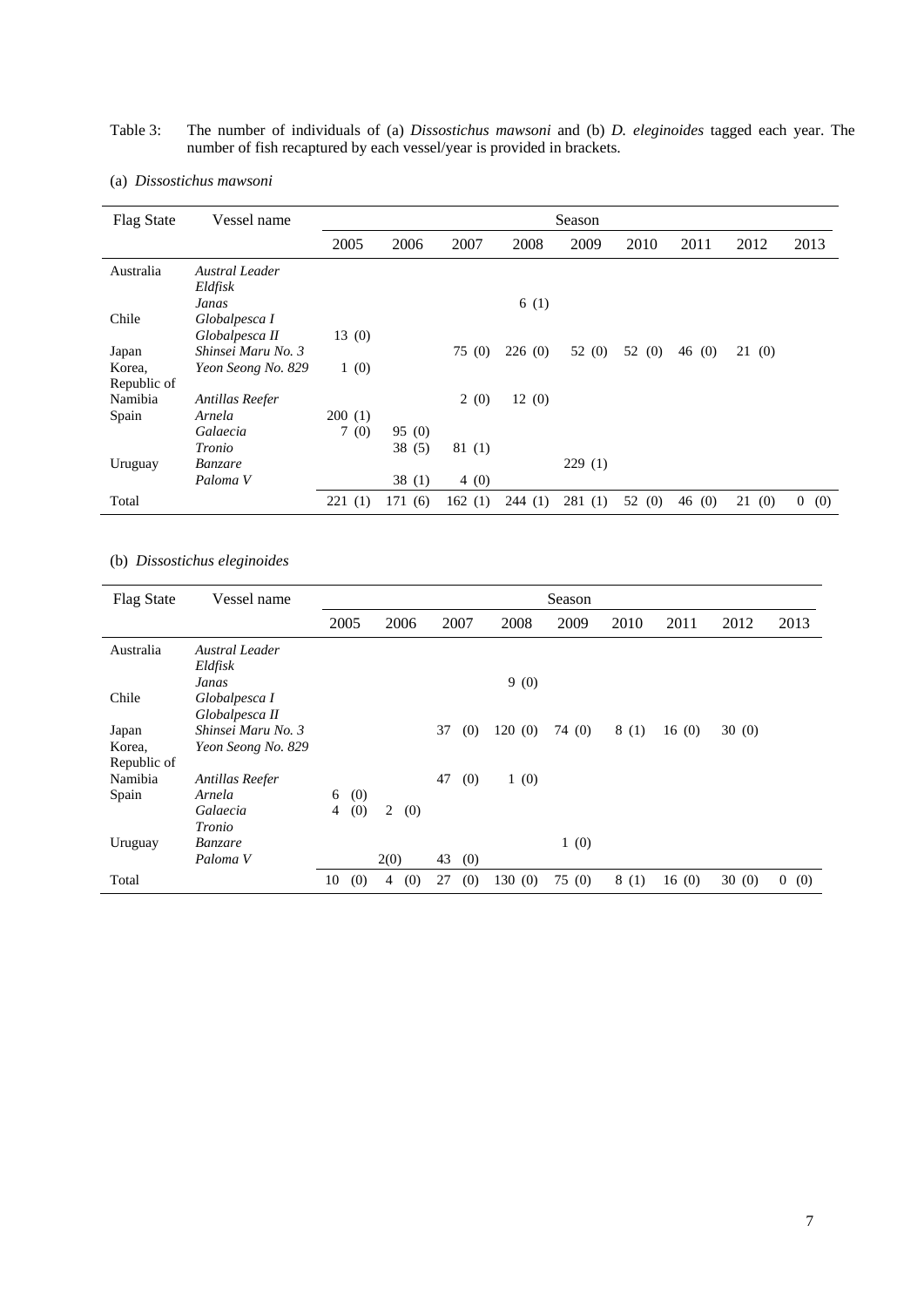## **Stock assessment status**

19. The results of an analysis of fine-scale catch and effort data indicated that intensive legal fishing in small areas, combined with high levels of IUU fishing, have resulted in the localised depletion of *Dissostichus* spp. in Division 58.4.3b and a severe decline in CPUE.

20. A random longline survey was carried out in this division by Australia in May 2008 (WG-FSA-08/57). The results of the survey indicated that catch rates of *Dissostichus* spp. were much lower than what had been reported for commercial fishing, between 17 and 60 kg/thousand hooks (95% confidence limits), and were consistent with toothfish being depleted to low densities across the surveyed area.

- 21. The results of the survey concluded that:
	- (i) based on fishing information until 2007, the fisheries across BANZARE Bank show that the preferred fishing grounds were depleted in the Southern Area (adopted by WG-FSA-07, resulted in the closure of the Southern Area)
	- (ii) based on the survey and fisheries across BANZARE Bank, there are very few fish apart from in the preferred fishing grounds
	- (iii) there are no small fish found in the preferred fishing grounds; all are large, are dominated by males (79%) and are likely spawning
	- (iv) in East Antarctica, spawning fish have only been found on BANZARE Bank (WG-FSA-07/44).

22. Due to their proximity, the fish on BANZARE Bank are likely to recruit from the coastal areas of Antarctica in the Indian Ocean sector. Three scenarios for the stock on BANZARE Bank (SC-CAMLR-XXVIII, Annex 5, paragraph 5.57) are illustrated in Figure 2.

23. Exploratory longline fishing during 2007–2009 indicated that *D. eleginoides* was typically found in shallower waters than *D. mawsoni*, and that larger fish (predominantly female) were found deeper (WG-FSA-10/47). Based on the size distribution of catches, the study concluded that recruitment to BANZARE Bank is unlikely and that the population may consist primarily of adults migrating from other areas. The Working Group noted that this study only used data from a single vessel. However, the conclusions of the paper seemed consistent with previous work on the biology and ecology of toothfish in this area, such as that described in WG-FSA-08/57.

24. Although there has been no integrated stock assessment for this data-poor exploratory fishery, initial biomass estimates were undertaken using the catch rate and seabed area analogy method, as recommended by SC-CAMLR-XXX, Annex 5, paragraph 2.40(ii). Since this estimate was highly uncertain due to the inherent difficulty of CPUE standardisation and the assumption of a comparable reference area, a precautionary discount factor of 0.3 was applied, similar to that used for *D. mawsoni* in the Ross Sea in 1998 (SC-CAMLR-XXVII, Annex 5, paragraphs 4.58, 4.67 and 4.68). Using this approach, the precautionary biomass was estimated at 4 078 tonnes. Applying a precautionary exploitation rate of 0.01 (consistent with assuming that the current status of this potentially depleted stock is  $30\%$  *B*<sub>0</sub> under the GYM application described in WG-FSA-10/42 Rev. 1) resulted in a precautionary research catch limit of 41 tonnes.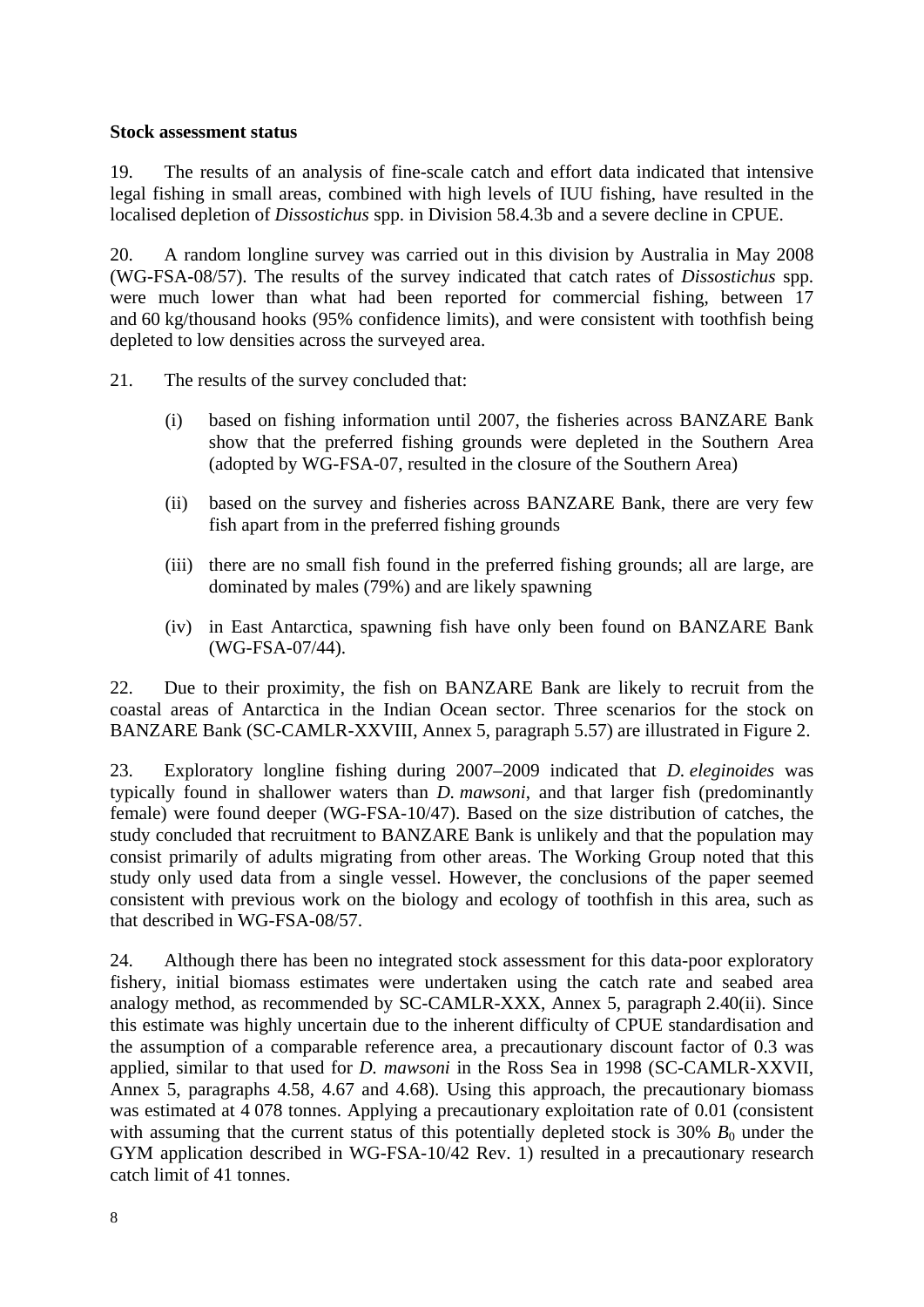#### Scenario 1 – Regular movement, Division 58.4.3b main spawning area



Scenario 2 – Sporadic movement, Division 58.4.3b main spawning area



Scenario 3 – Regular movement, only large fish move to Division 58.4.3b



Figure 2: Diagram illustrating possible scenarios for the *Dissostichus mawsoni* stock on BANZARE Bank (Division 58.4.3b). Solid arrows indicate regular movements of fish, dashed arrows indicate sporadic movement of fish.

## **By-catch of fish and invertebrates**

## **Fish by-catch**

25. Catch limits for by-catch species groups (macrourids, rajids and other species) are defined in CM 33-03 and provided in Table 4. Within these catch limits, the total catch of by-catch species in any SSRU or combination of SSRUs, as defined in relevant conservation measures, shall not exceed the following limits:

- skates and rays (rajids) 5% of the catch limit of *Dissostichus* spp. or 50 tonnes, whichever is greater
- *Macrourus* spp. 16% of the catch limit for *Dissostichus* spp. or 20 tonnes, whichever is greater
- all other species combined 20 tonnes.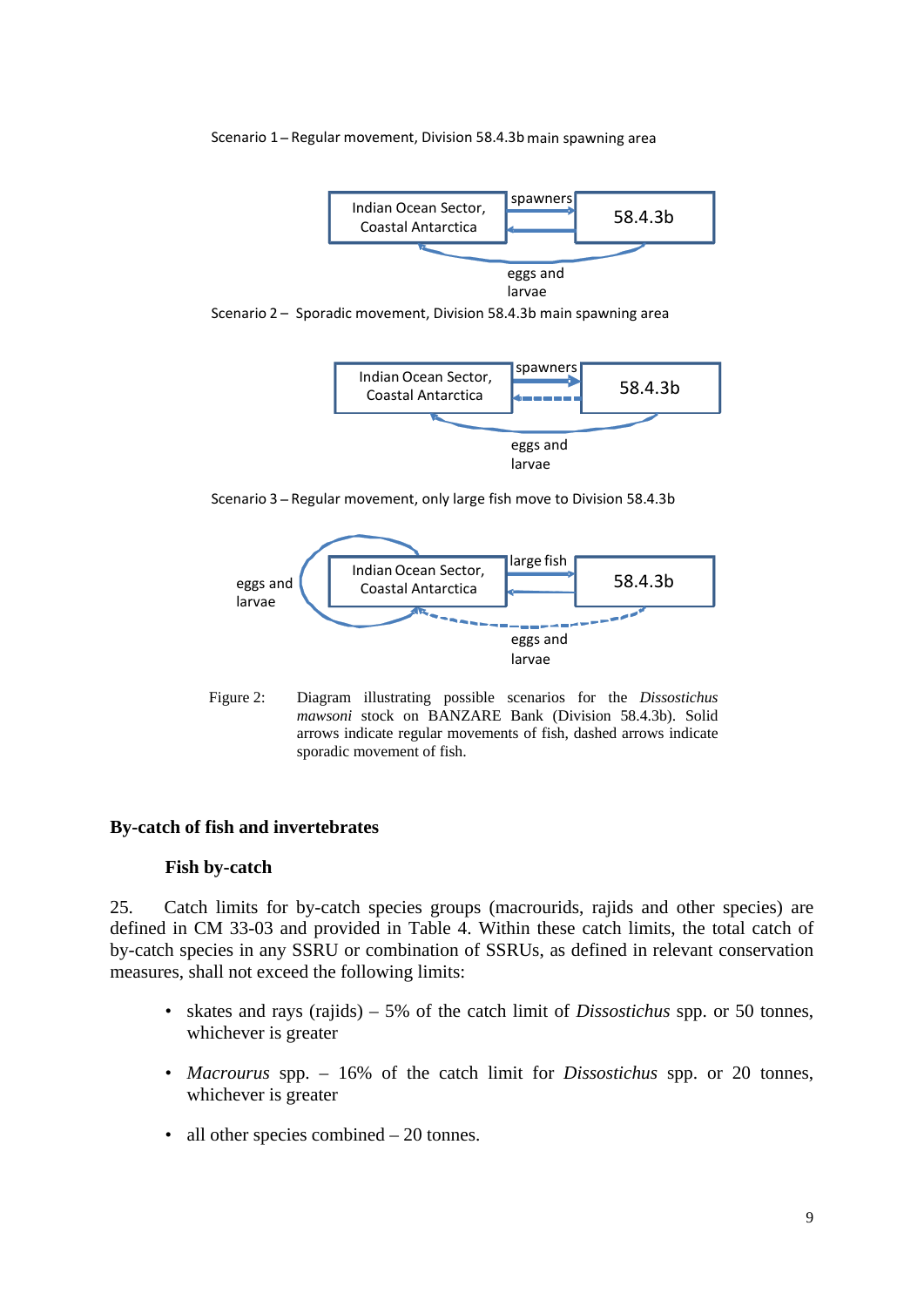Table 4: Catch history for by-catch species (macrourids, rajids and other species), catch limits and number of rajids released alive in Division 58.4.3b. Catch limits are for the whole fishery (see CM 33-03 for details). (Source: fine-scale data.). Note: no fishing occurred in Division 58.4.3b in 2013.

| Season |                            | <b>Macrourids</b>             |                            | Rajids                        |                    |                            | Other species                 |
|--------|----------------------------|-------------------------------|----------------------------|-------------------------------|--------------------|----------------------------|-------------------------------|
|        | Catch<br>limit<br>(tonnes) | Reported<br>catch<br>(tonnes) | Catch<br>limit<br>(tonnes) | Reported<br>catch<br>(tonnes) | Number<br>released | Catch<br>limit<br>(tonnes) | Reported<br>catch<br>(tonnes) |
| 2004   | 159                        | $<$ 1                         | 50                         | $<$ 1                         |                    | 20                         | 0                             |
| 2005   | 159                        |                               | 50                         | 6                             |                    | 20                         | $<$ l                         |
| 2006   | 159                        | 8                             | 50                         |                               |                    | 20                         | $<$ 1                         |
| 2007   | 159                        | 17                            | 50                         | 3                             | 1 2 6 7            | 20                         |                               |
| 2008   | 80                         |                               | 50                         |                               | 157                | 20                         | 2                             |
| 2009   | 80                         | 4                             | 50                         |                               | 102                | 20                         | $<$ 1                         |
| 2010   | 80                         | 2                             | 50                         | $<$ l                         | 22                 | 20                         | $<$ 1                         |
| 2011   |                            |                               |                            | $<$ 1                         |                    |                            | $<$ 1                         |
| 2012   |                            |                               |                            | $<$ 1                         |                    |                            | $<$ 1                         |
| 2013   |                            |                               |                            |                               |                    |                            |                               |

26. If the by-catch of any one species is equal to, or greater than, 1 tonne in any one haul or set, then the fishing vessel must move at least 5 n miles away for a period of at least five days.

27. If the catch of *Macrourus* spp. taken by a single vessel in any two 10-day periods in a single SSRU exceeds 1 500 kg in a 10-day period and exceeds 16% of the catch of *Dissostichus* spp. in that period, the vessel shall cease fishing in that SSRU for the remainder of the season.

28. Macrourids dominated the by-catch of the fishery in Division 58.4.3b with as much as 17 tonnes, 11% of the catch limit, caught in 2007.

29. *Macrourus* spp. and *Raja taaf* were very common by-catch species during the survey conducted by Australia in May 2008, summarised in WG-FSA-08/57, indicating that previous by-catch records of rajids from the northern area of the division were likely to be *R. taaf*. The sex-specific size at maturity of *R. taaf* was estimated based on individuals caught in the survey, indicating that males and females have a median total length at maturity of 75.5 and 79.5 cm respectively. The majority of the catch ranged between 40 and 90 cm, indicating that juvenile females may be more vulnerable to longline gear.

# **Invertebrate by-catch including VME taxa**

30. All Members are required to submit, within their general new (CM 21-01) and exploratory (CM 21-02) fisheries notifications, information on the known and anticipated impacts of their gear on vulnerable marine ecosystems (VMEs), including benthos and benthic communities such as seamounts, hydrothermal vents and cold-water corals. All of the VMEs in CCAMLR's VME Register are currently afforded protection through specific area closures.

31. There are no VMEs or VME Risk Areas designated in Division 58.4.3b.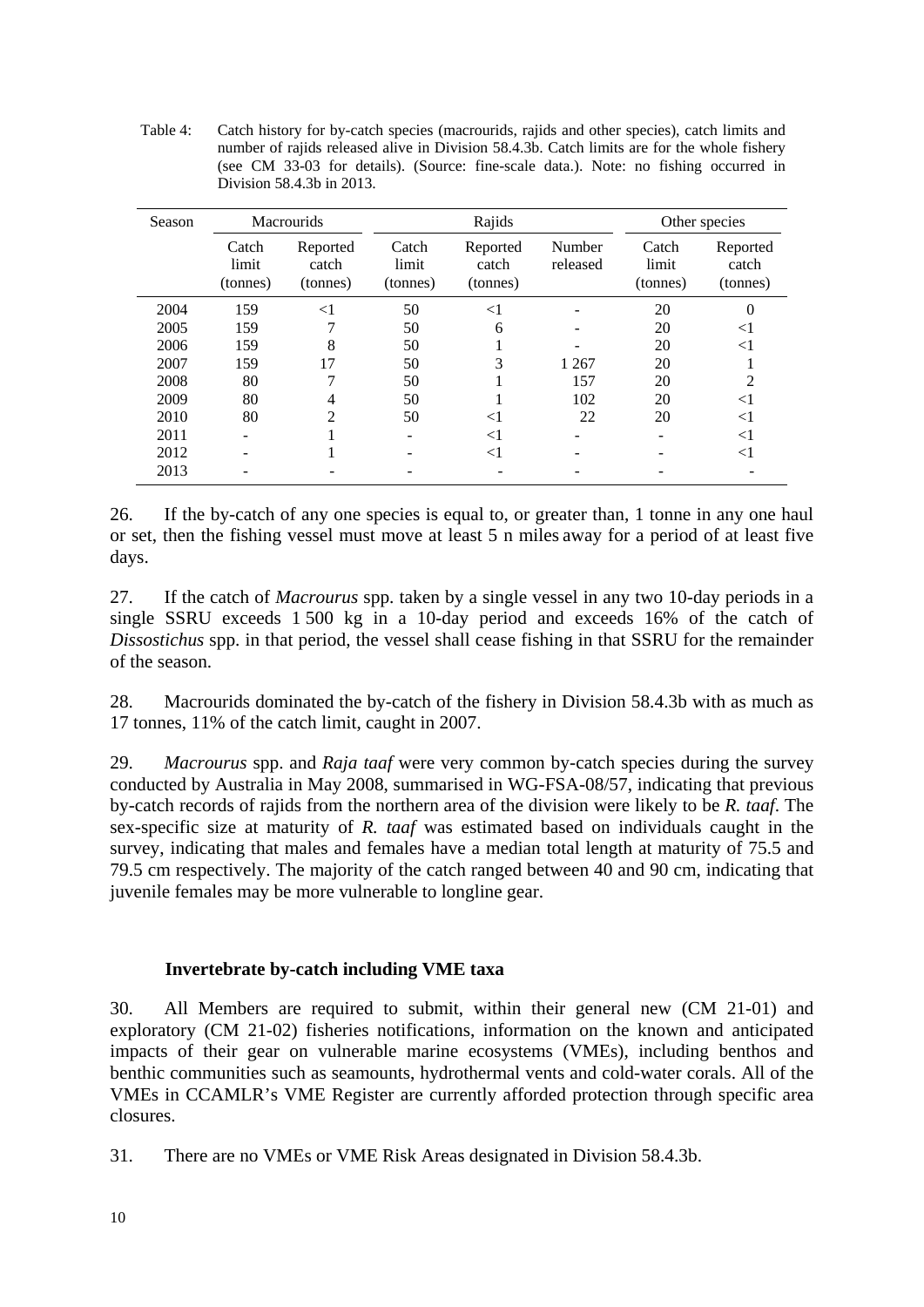## **Incidental mortality of birds and mammals**

# **Incidental mortality reported**

32. Since 2006 when one white-chinned petrel (*Procellaria aequinoctialis*) was killed, there have been no observed incidental mortalities of seabirds in Division 58.4.3b.

33. No marine mammal interactions or mortalities were observed in 2013.

## **Mitigation measures**

34. The requirements of CM 25-02 'Minimisation of the incidental mortality of seabirds in the course of longline fishing or longline fishing research in the Convention Area' apply to this fishery. There is an exemption to the requirement for night setting by achieving the sink rates described in CM 24-02 and subject to a seabird by-catch limit.

35. The risk level for seabirds in this fishery in Division 58.4.3b is category 3 (average) (SC-CAMLR-XXX, Annex 8, paragraph 8.1).

## **Ecosystem implications and effects**

36. There is no formal evaluation available for this fishery.

## **Current management advice and conservation measures**

37. The limits on the exploratory fishery for *Dissostichus* spp. in Division 58.4.3b are defined in CM 41-11. The limits in force and the advice of WG-FSA to the Scientific Committee for the forthcoming season are summarised in Table 5.

Table 5: Limits on the exploratory fishery for *Dissostichus* spp. in Division 58.4.3b in force (CM 41-07) and advice to the Scientific Committee.

| Element          | Limit in force                                                                                                                    | Advice for 2014 |
|------------------|-----------------------------------------------------------------------------------------------------------------------------------|-----------------|
| Access           | No more than one vessel per country at any one time using<br>longlines only                                                       | Carry forward   |
| Catch limit      | Precautionary catch limit for <i>Dissostichus</i> spp. was 0 tonnes outside<br>areas of national jurisdiction.                    | Carry forward   |
| <b>Season</b>    | 1 May to 31 August                                                                                                                | Carry forward   |
| By-catch         | Regulated by CM 33-03                                                                                                             | Carry forward   |
| Mitigation       | In accordance with CM 25-02, except paragraph 5, if requirements<br>of $CM$ 24-02 are met                                         | Carry forward   |
|                  | Limit of three (3) seabirds per vessel fishing outside the prescribed<br>season                                                   | Carry forward   |
| <b>Observers</b> | At least one scientific observer appointed in accordance with the<br><b>CCAMLR Scheme of International Scientific Observation</b> | Carry forward   |

(continued)